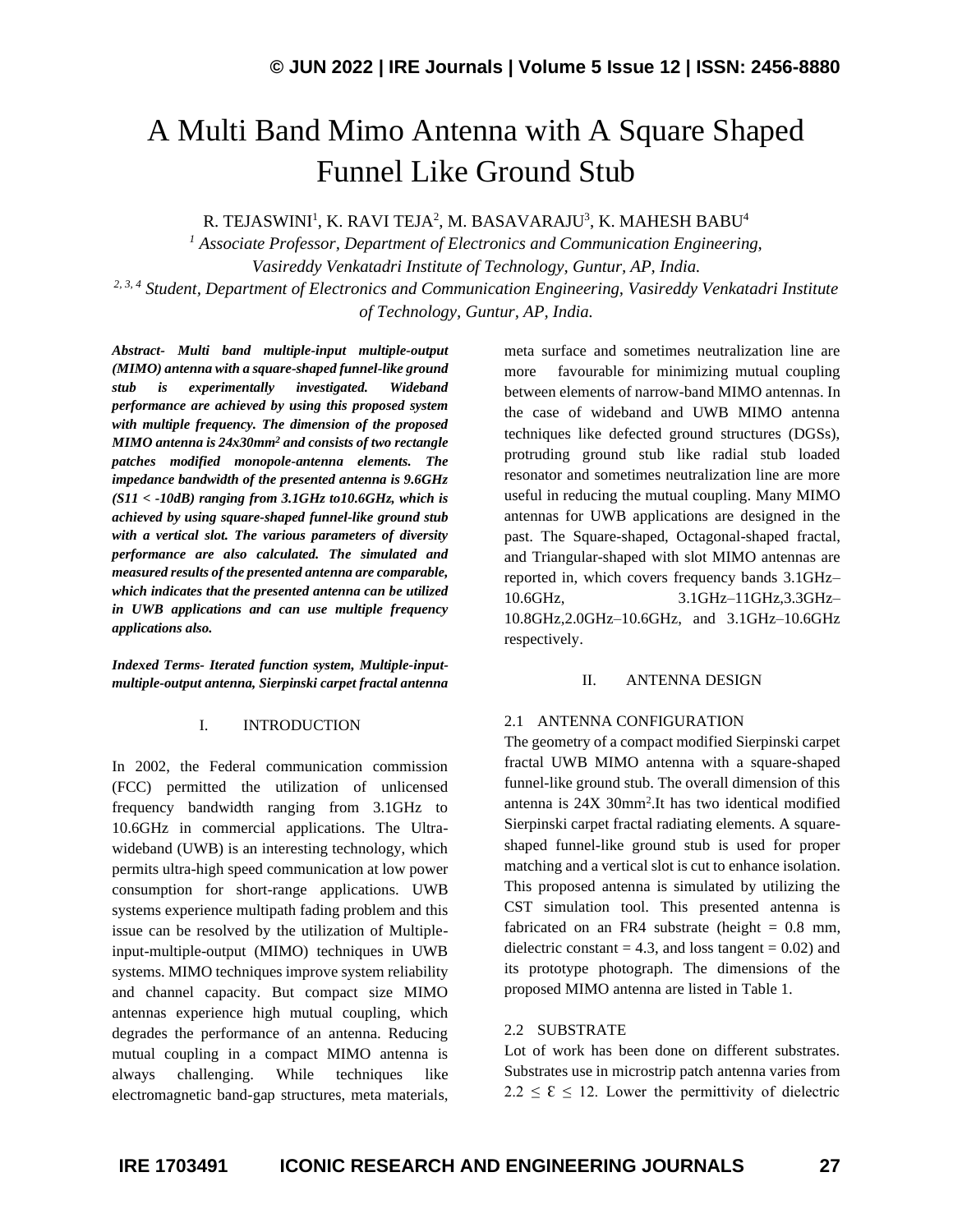material larger the size of the antenna but it achieves better efficiency and larger bandwidth. The Er is limited by radio frequency or microwave circuit connected to antennas. When substrate of higher dielectric constants was used than the performance result degrades. The substrate used here is FR4 lossy material of dimensions 24X32 mm<sup>2</sup>.

## 2.3 GROUND

Defected ground structures are the most popular techniques, especially when it comes to mutual coupling reduction between broadband and ultrawideband MIMO antenna elements. Several review papers are available on DGSs in the existing literature to showcase its importance while MIMO antenna designing. Actually, DGS is a defect in a ground plane, which intensely disturbs the surface current distribution. As a result, the impedance of the transmission line will change. It acts as a band stop filter and suppresses the coupled fields between the adjacent antenna elements of the MIMO antenna by decreasing the current on the ground plane.

The evolution process of the ground plane for the proposed modified Sierpinski carpet fractal MIMO antenna. The simulated S-parameters of the MIMO antenna for different ground configurations. As antenna elements are symmetrical, so S22 and S12 are similar to S11 and S21 respectively.

For Ground 1, the lower cut-off frequency of S11 is  $4.23$ GHz (for S11 < -10dB) and mutual coupling, S21 is above 15dB. Whereas the required lower cut-off frequency of S11 is 3.1GHz for the UWB systems and mutual coupling, S21 should be less than 15dB for the MIMO antennas. However, the square shaped funnellike ground stub with a vertical slot (Ground 2) shifted the lower cut-off frequency of S11 from 4.23GHz to 3.0GHz. It has occurred because ground stub behaving as a reflector, the introduced vertical slot has improved the isolation S21 and now it is lower than 16.3dB for the entire operating frequency range. MIMO antenna with Ground 2 is suitable for UWB applications as it is covering the frequency band ranging from 3.1GHz to 10.6GHz. It Shows the effects of different ground planes on current distribution at 3.2GHz and 7.51GHz frequency. To analyse the surface current distribution, one port needs to be excited and the second port of the MIMO antenna needs to be terminated with a matched 50ohms load. Therefore, port-1 is excited and the port-2 of MIMO antenna is terminated with a 50ohms load in. It is clearly noticeable from that large current is coupled towards the square-shaped funnel like ground stub and a vertical ground slot. As a consequence, the surface current reduced near the next monopole element. It clearly indicates the reduction of mutual coupling between ports.



## 2.4 PATCH

The desired miniaturization, wideband and multiband characteristics can be obtained by using fractal structures in antennas. A Sierpinski carpet fractal structure is a self-similar structure. In iteration-0, a rectangle is used as a base structure. Then this base structure is scaled by a factor of three from both directions, creating nine small rectangles, then one central rectangle is removed from nine small rectangles; this is iteration-1, the same steps of the previous iteration are repeated on remaining eight small rectangle. A patch antenna is a type of antenna with a low profile, which can be mounted on a surface. It consists of a planar rectangular, circular, triangular, or any geometrical sheet or "patch" of metal, mounted over a larger sheet of FR4 lossy called a substrate. Here we used the PEC material as the patch.



Fig 2: Sierpinski Carpet Fractal Structure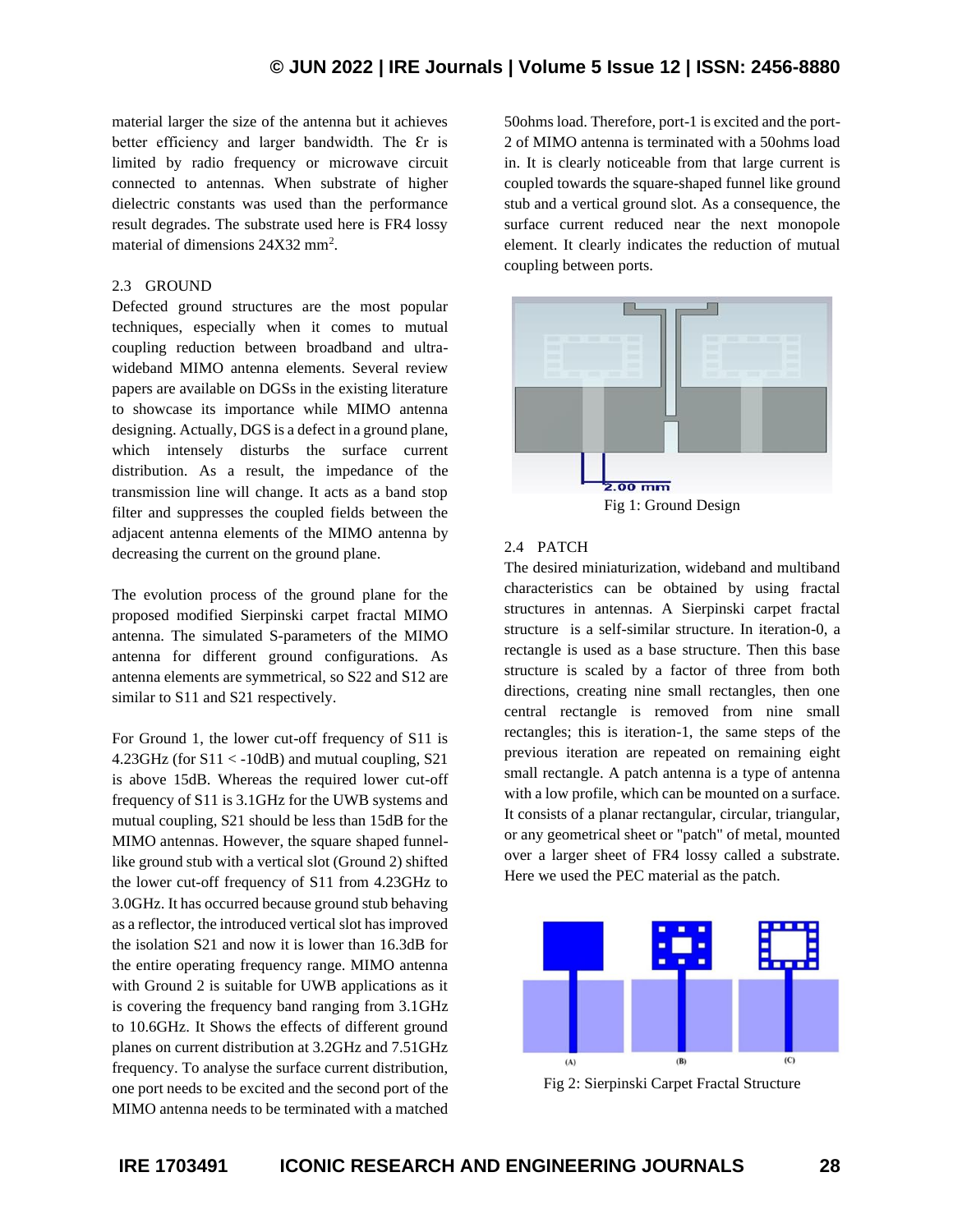

Fig 3: Patch Desgin

#### Table 1

Dimensions of the presented MIMO antenna (Unit: mm).

|                |        |           |                  |             | $L \mid L \mid L_p \mid L_p \mid L_f \mid L_g \mid L_g \mid L_g \mid L_s \mid L$ |                 |                         |                |                |
|----------------|--------|-----------|------------------|-------------|----------------------------------------------------------------------------------|-----------------|-------------------------|----------------|----------------|
|                | p      | 1         | $\overline{2}$   |             | 1                                                                                | $\overline{2}$  | $\overline{\mathbf{3}}$ | 1              | s2             |
| 2              | $\tau$ | 4.        | $\overline{0}$ . | 11          | 10                                                                               | $\vert 2 \vert$ | $\mathbf{1}$            | 5              | $\overline{1}$ |
| $\overline{4}$ |        | 2         | 84               | .9          | $.5\,$                                                                           |                 |                         |                |                |
| W              | W      | W         | W                | W           | W                                                                                | W               | W                       | W              |                |
|                | p      | <b>P1</b> | P <sub>2</sub>   | $\mathbf F$ | G1                                                                               | G2              | G <sub>3</sub>          | S <sub>1</sub> |                |
| 3              | 9.     | 5.        | 1.               | 1.          | 6.                                                                               | 4.              | $\overline{1}$          | $\overline{1}$ |                |
| 0              | 5      | $\tau$    | 14               | 2           | $\overline{4}$                                                                   | 5               |                         |                |                |

#### FINALIZED DESGIN



Fig 4: Finalized Design

#### III. RESULTS AND DISCUSSION

The modified Sierpinski carpet fractal MIMO antenna is fabricated. The results of the fabricated antenna are compared to corroborate the simulation results. The results are measured using the Keysight vector network analyser (model N9916A). There is a slight variation in measured results when compared with the simulated results due to environmental setups, fabrication limitations, and SMA connectors. The comparison between measured and simulated S-Parameters are shown below. There is a slight mismatch between simulated and measured results due to fabrication limitations such as thickness and soldering of the connector as well as the improper copper etching. The impedance bandwidth and fractional bandwidth of the presented fractal MIMO antenna is 9.6GHz. 123.07%, respectively. It can observed that the isolation, S21 is greater than 16.3 dB over the entire working frequency range. Further improvement in the fractional bandwidth can be done with the help of ground stub matching. The use of a slot antenna loaded with stubs increases the fractional bandwidth. Also, slot antenna having CPW-feed will advocates higher fractional bandwidth. Some other general methods of increasing bandwidth are: using thick and low permittivity substrates; by introducing closely spaced parasitic patches on the same layer of the feed patch; using Stacked Parasitic patch; aperture Coupling; aperture Coupled Stacked Patches and L-Probe Coupling. Also, the two-port antenna system having increased fractional bandwidth can be extended to build a larger array antenna having shaped beams approximated through maximally-sparse planar arrays. The larger array has the benefits of better beam steering and higher bit rate without sacrificing additional spectrum and transmitted power. The normalized 2D-radiation patterns of MIMO antenna for all resonant frequencies (3.20GHz, 4.95GHz and 7.6GHz) in E-plane (XZ-plane) and H-plane (YZplane). The measured and simulated co-polarization and cross-polarization radiation patterns analysis for all the four resonant frequencies also presented for both the ports by exciting one port and terminating the other port by 65.2ohms load impedance. The radiation patterns are omnidirectional, except few dips, especially in the YZ planes at the higher frequency. So, we are almost getting an omnidirectional pattern, which is required and desirable for better performance of the MIMO antenna. Also, the normalized radiation pattern of Co and cross polarization shows the isolation of almost more than 20 dB in XZ plane and 15 dB in YZ plane mainly in the main lobe direction (which is slightly varying around  $\pm 90$ ) at all the resonant frequencies, which clearly indicates that this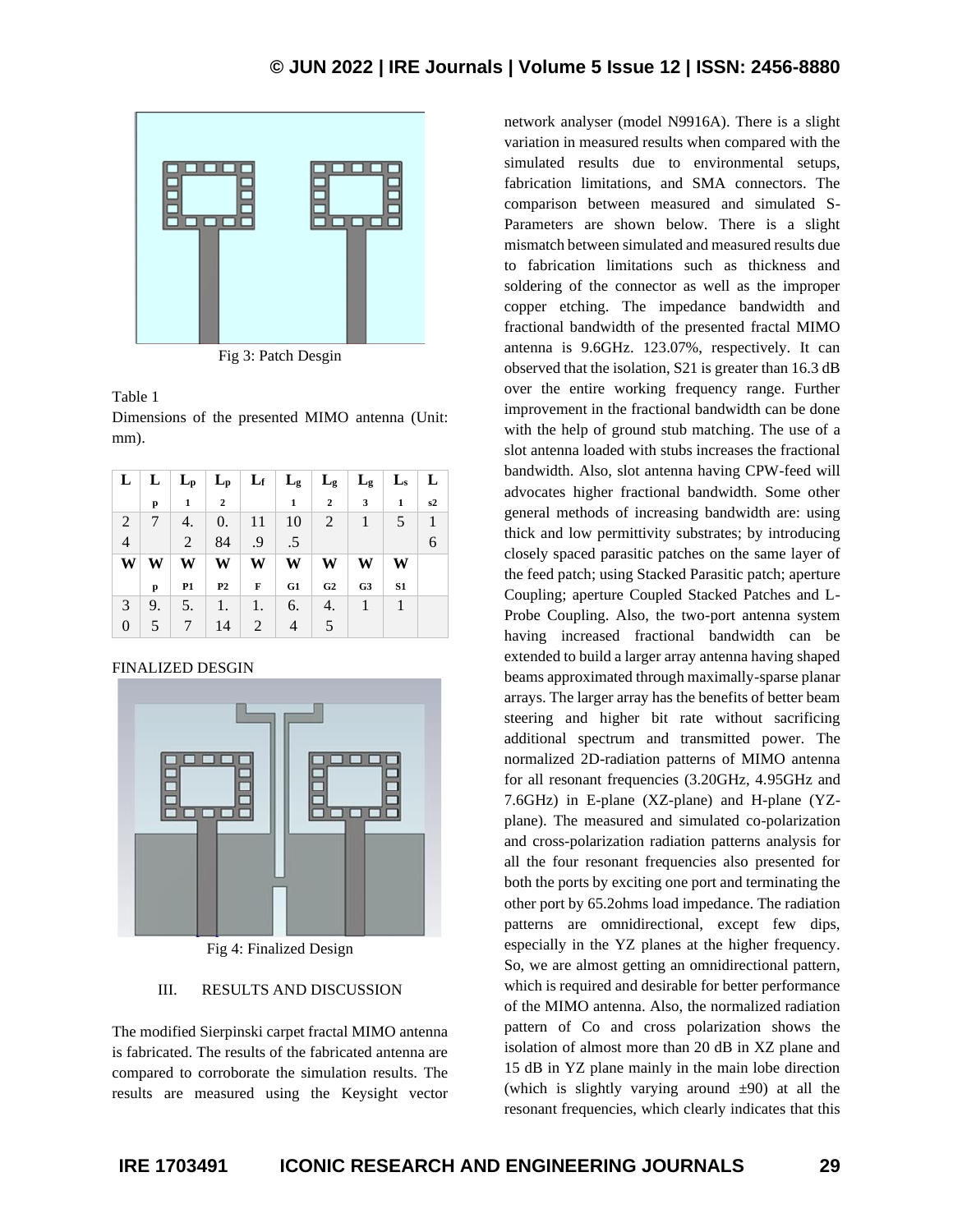antenna is a linearly polarized. The pattern diversity of this antenna is improving as we move from lower to the higher resonating frequency in the XZ plane of all the four frequencies as shown below. The realized peak gain of this antenna is shown below. The radiators of the proposed MIMO antenna are symmetrical in the structure; therefore, both radiators gain values are similar. Hence, the realized peak gain of one radiator is shown below. The measured gain varies from 2dB to 4.8dB throughout the working frequency band ranging from 3.1GHz to 10.6GHz.

# S-PARAMETERS

Scattering parameters describes the input-output relationships between ports in an electrical system. Specifically at high frequency it becomes essential to describe a given network in terms of waves rather than voltage or current. Thus, in S-parameters we use power waves.

For a two-port network, s-parameters can be defined as



In RF design, we can't use other parameters for analysis such as Z,Y,H parameters as we can't do short circuit and open circuit analysis as it is not feasible.

S11 is the input port voltage reflection coefficient

S12 is the reverse voltage gain

S<sub>21</sub> is the forward voltage gain

S22 is the output port voltage reflection coefficient

 $S11$  AND  $S22$ 



The S-parameter matrix can be used to determine reflection coefficients and transmission gains from both sides of a two-port network. This concept can further be used to determine s-parameters of a multiport network.

S12 AND S21:



#### • VSWR

VSWR stands for Voltage Standing Wave Ratio, and is also referred to as Standing Wave Ratio (SWR). VSWR is a function of the reflection coefficient, which describes the power reflected from the antenna. If the reflection coefficient is given by s11 or reflection coefficient or return loss, then the VSWR is defined by the following formula:

$$
VSWR = \frac{1+|\Gamma|}{1-|\Gamma|}
$$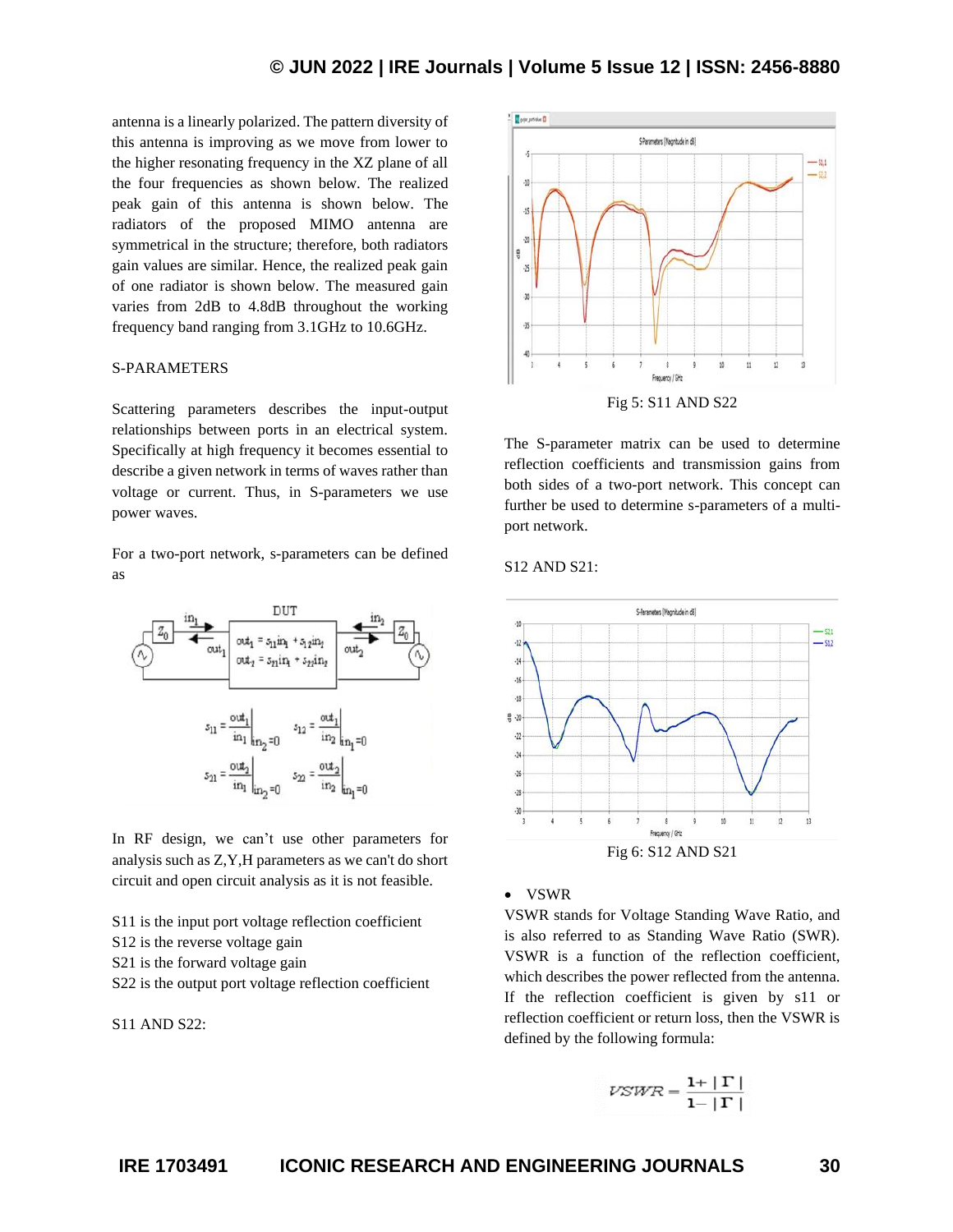The VSWR is always a real and positive number for antennas. The smaller the VSWR is, the better the antenna is matched to the transmission line and the more power is delivered to the antenna. The minimum VSWR is 1.0. In this case, no power is reflected from the antenna, which is ideal.



Fig 7: VSWR

Often antennas must satisfy a bandwidth requirement that is given in terms of VSWR. For instance, an antenna might claim to operate from 100-200 MHz with VSWR<3. This implies that the VSWR is less than 3.0 over the specified frequency range. This VSWR specifications also implies that the reflection coefficient is less than 0.5 (i.e., reflection coefficient<0.5) over the quoted frequency range.

### • REFERENCE IMPEDENCE

Reference impedance is a number that is used to define S parameters. If you have S-Parameters and you want information about voltages and currents (or vice versa), you need the reference impedance.

But in general, the reference impedance can be complex and/or frequency-dependent.



#### • EFFICIENCY

Antenna Efficiency is the ratio of power radiated (Prad) by the antenna to the power supplied (Ps) to the antenna. The efficiency of an antenna is usually measured in an anechoic chamber where an antenna is fed with some power and the strength of the radiated electromagnetic field in the surrounding space is measured. An ideal antenna has 100% antenna efficiency i.e., it transmits all the power fed to it. But in the real world, a good antenna radiates only 50 to 60% of power supplied to it.

Antenna *Efficiency* = 
$$
\frac{P_{RAD}}{P_T}
$$
 %



#### • FAR-FIELDS

The field, which is far from the antenna, is called as far-field. It is also called as radiation field, as the radiation effect is high in this area. Many of the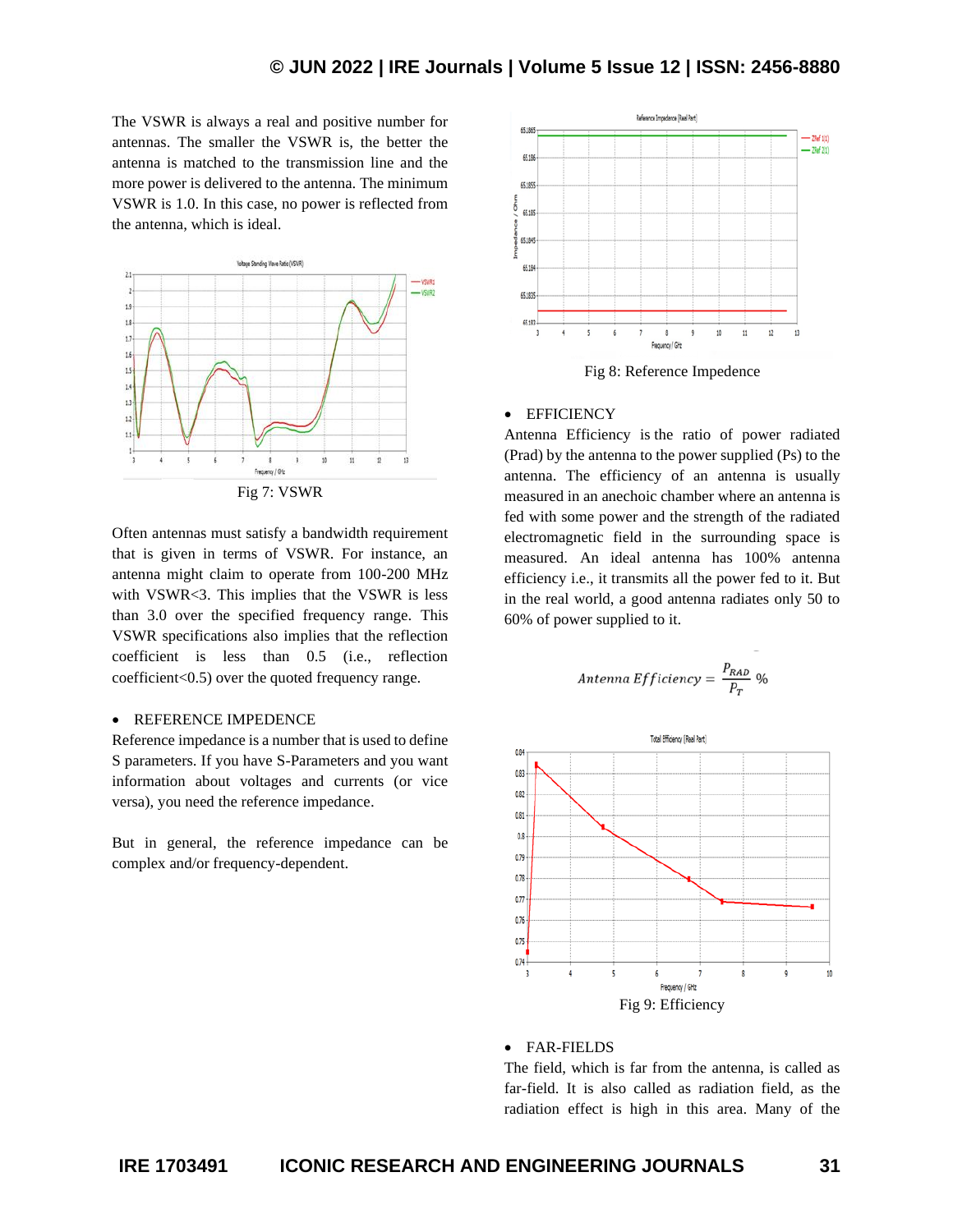antenna parameters along with the antenna directivity and the radiation pattern of the antenna are considered in this region only.

The field distribution can be quantifying in terms of field intensity is referred to as field pattern. That means, the radiated power from the antenna when plotted, is expressed in terms of electric field, E (v/m). Hence, it is known as field pattern. If it is quantified in terms of power (W), then it is known as power pattern. The field, which is very near to the antenna is reactive near field or non-radiative field where the radiation is not pre-dominant. The region next to it can be termed as radiating near field or Fresnel's field as the radiation predominates and the angular field distribution. The region next to it is radiating far-field region. In this region, field distribution is independent of the distance from antenna. The effective radiation pattern is observed in this region.

Farfield H-Field(r=1m) Abs (Phi=90)



Theta / Degree vs. dBA/m Fig 10:H-Field at 3.2GHz

Farfield H-Field(r=1m) Abs (Phi=90)



Theta / Degree vs. dBA/m Fig 11:H-Field at 4.9GHz

Farfield H-Field(r=1m) Abs (Phi=90)



Theta / Degree vs. dBA/m Fig 12: H-Field at 7.6GHz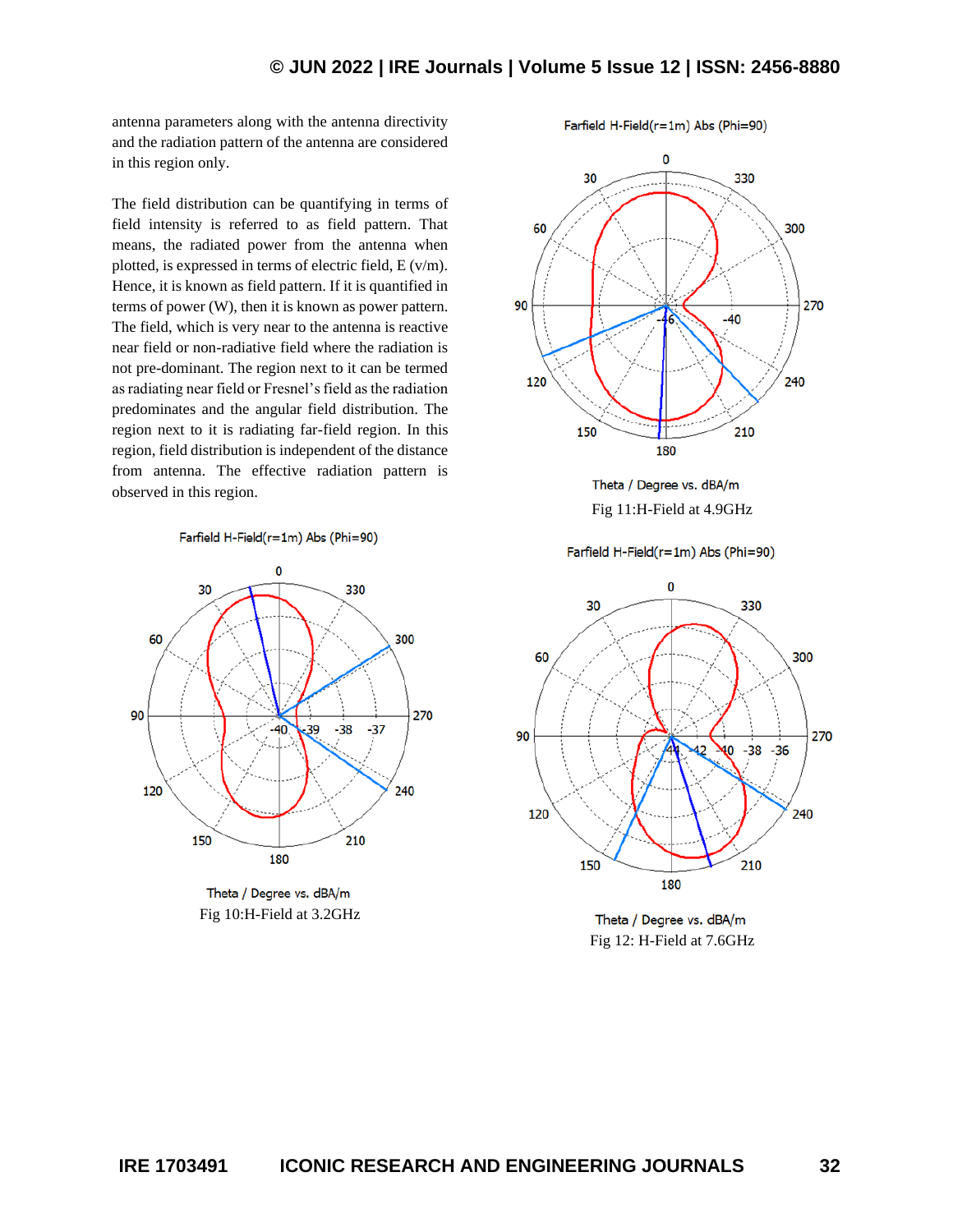# **© JUN 2022 | IRE Journals | Volume 5 Issue 12 | ISSN: 2456-8880**



Theta / Degree vs. dBV/m Fig 13: E-Field at 3.2GHz

Farfield E-Field(r=1m) Abs (Phi=0)



Theta / Degree vs. dBV/m Fig 14: E-Field at 4.9GHz

Farfield E-Field(r=1m) Abs (Phi=0)



Theta / Degree vs. dBV/m Fig 15: E-Field at 7.6GHz

### IV. CONCLUSION

Multiple band MIMO antenna having dimensions 24X30mm<sup>2</sup> has been presented, fabricated (on FR-4 Substrate) and experimentally investigated. The two Rectangle patches modified monopole antenna elements are used to design this antenna, which covers the UWB operations ranging from 3.1GHz to 10.6GHz. The impedance bandwidth of the presented antenna is  $9.6$ GHz (S11 < -10dB) ranging from 3.1GHz to 10.6GHz, which is achieved by using square-shaped funnel like ground stub with a vertical slot. Miniaturization and wideband performance are achieved by using this proposed system. The resonate frequencies of proposed antenna are 3.2GHz, 4.9GHz, and 7.6GHz which used for wireless communications.

#### **REFERENCES**

- [1] Federal Communications Commission. Revision of Part 15 of the Commission's Rules Regarding Ultra-Wideband Transmission System from 3.1 to 10.6 GHz ET Docket 98-153. Washington, DC: Federal Communications Commission; 2002.
- [2] Bolin T, Derneryd A, Kristensson G, Plicanic V, Ying Z. Two-antenna receive diversity